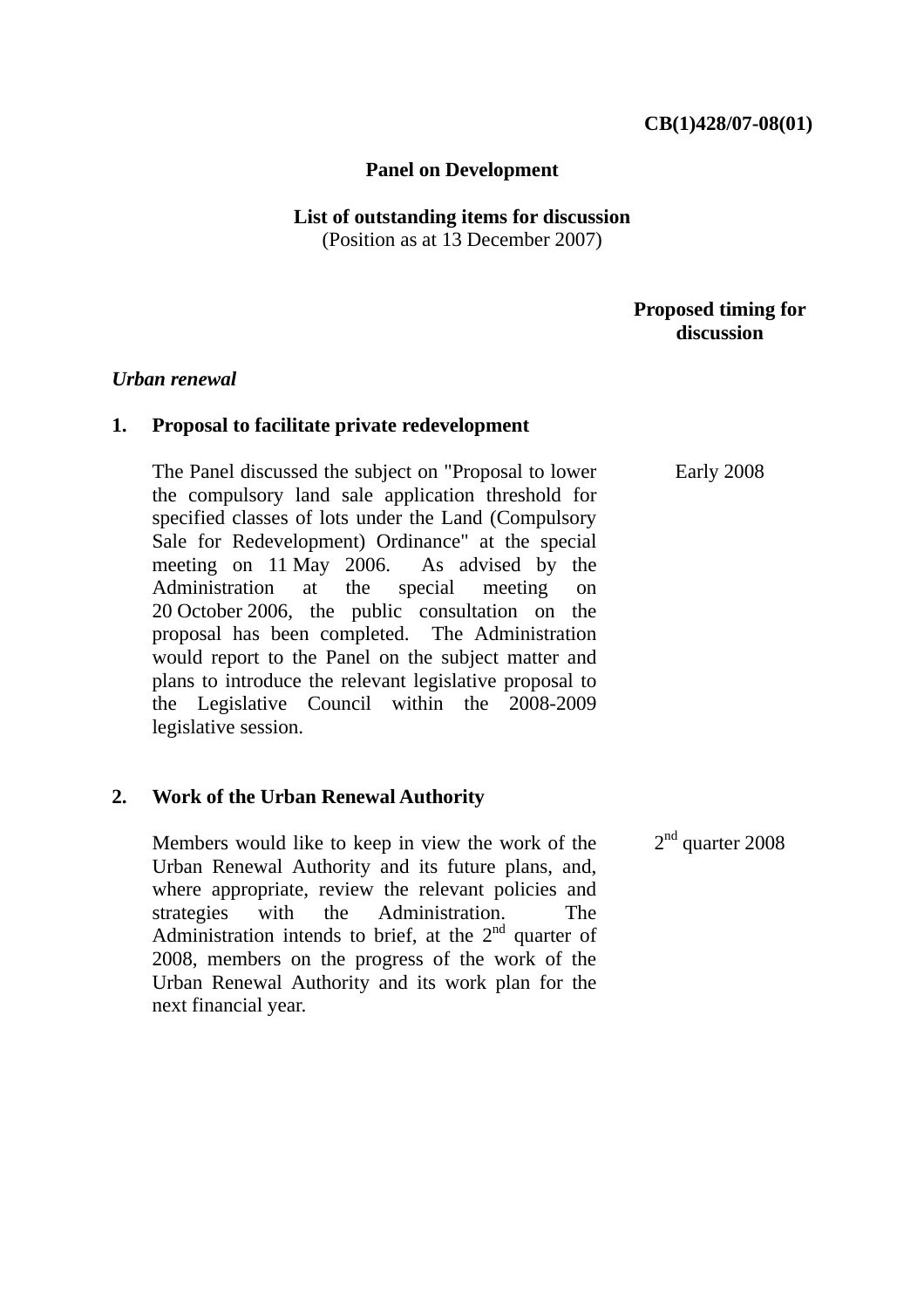## **Proposed timing for discussion**

#### *Town planning*

# **3. Urban Design Study for the New Central Harbourfront**

Members would like to keep abreast of the progress of the Study. The Administration has indicated that it will be ready to brief the Panel on the design proposals to be put forward under the Stage 2 Public Engagement of the Study in the first quarter of 2008.

**4. Enhancement of continuity of the pedestrian links along the northern shore of the Hong Kong Island and the accessibility and environment of the harbourfront of the Hong Kong Island for public use** 

The subject was discussed at the meeting on 25 July 2006. Members agreed to further discuss the subject.

The Administration has proposed to discuss this item and the item "Urban Design Study for the New Central Harbourfront" together, as they are closely related.

# **5. PWP item no. 7677CL "Wan Chai development phase II - engineering works"**

The Administration intends to brief members on the financial proposal for carrying out engineering works to provide land for constructing the Central-Wan Chai Bypass and Island Eastern Corridor Link, enhancing the harbour-front of that area, improving the existing road network and constructing new connection roads, and reprovisioning the affected existing facilities. The Administration plans to submit the financial proposal to the Public Works Subcommittee (PWSC) and FC for consideration on 21 May 2008 and 6 June 2008 respectively.

1<sup>st</sup> quarter 2008 (previously proposed for discussion in January 2008)

1<sup>st</sup> quarter 2008

April 2008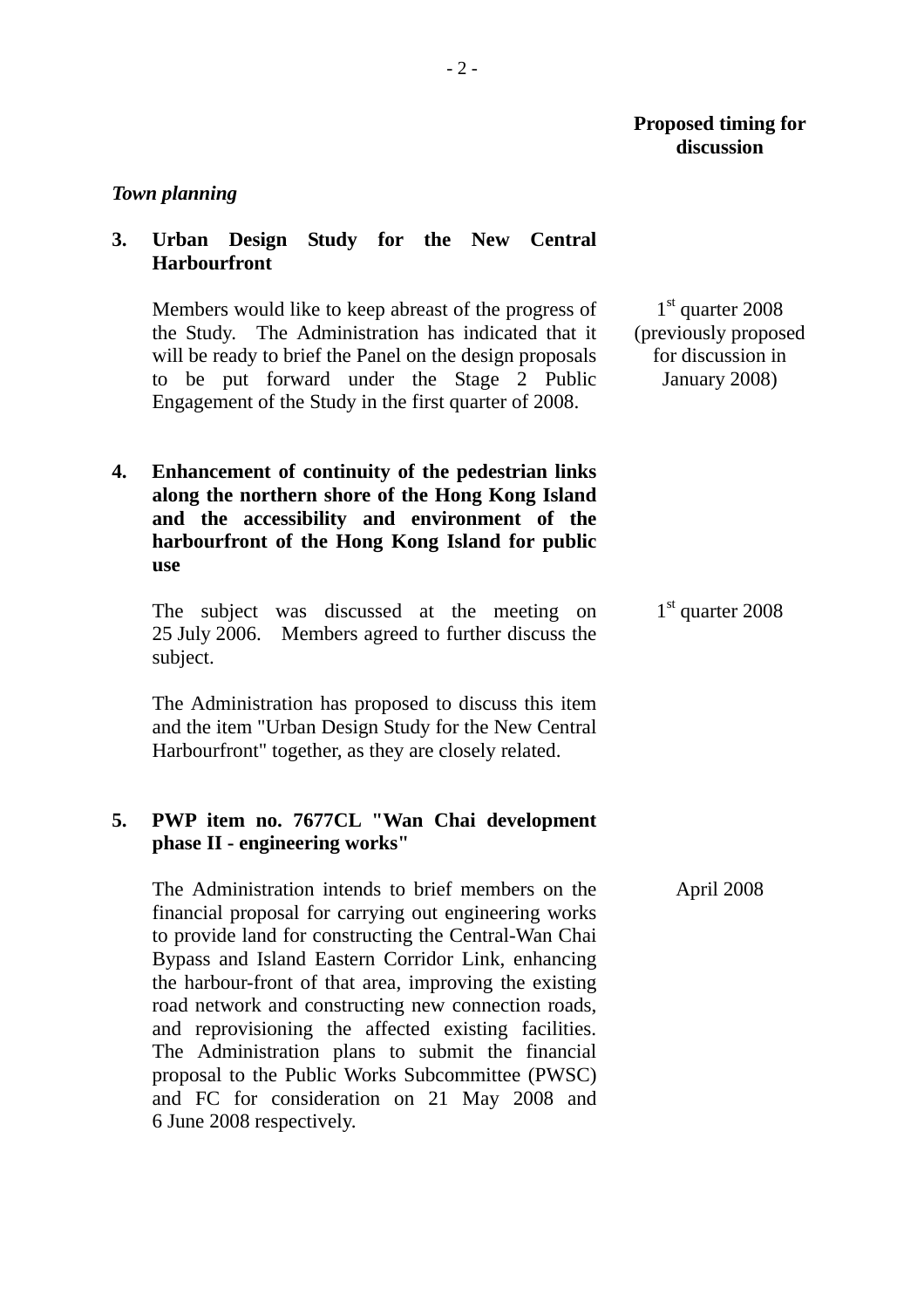April 2008

1<sup>st</sup> quarter 2008

1<sup>st</sup> quarter 2008

# **6. PWP item no. 7726CL "Review studies on Northeast New Territories New Development Areas – consultants' fees and site investigation"**

The Administration intends to brief members on the financial proposal for carrying out a review of the findings of the previous planning and development study on North East New Territories and confirm the feasibility of implementing the New Development Areas, and to prepare preliminary engineering design for the development. The Administration plans to submit the financial proposal to PWSC and FC for consideration on 7 May 2008 and 23 May 2008 respectively.

# **7. Hong Kong-Shenzhen cooperation on cross-boundary planning**

The Administration intends to brief members on the function, composition and work plan of the forthcoming high-level joint working group on Hong Kong-Shenzhen cross-boundary development, particularly on the pertinent issues relating to the development of the Loop.

## **8. New Development Areas**

The Administration intends to brief members on the objectives, latest situation and way forward on the implementation of the New Development Areas in the New Territories, and to consult members on the mode (such as private-public partnership) of development.

# **9. Transformation of industrial buildings**

The Administration intends to brief members on the latest situation and difficulties regarding the transformation of industrial buildings, and to consult members on the way forward. 2<sup>nd</sup> quarter 2008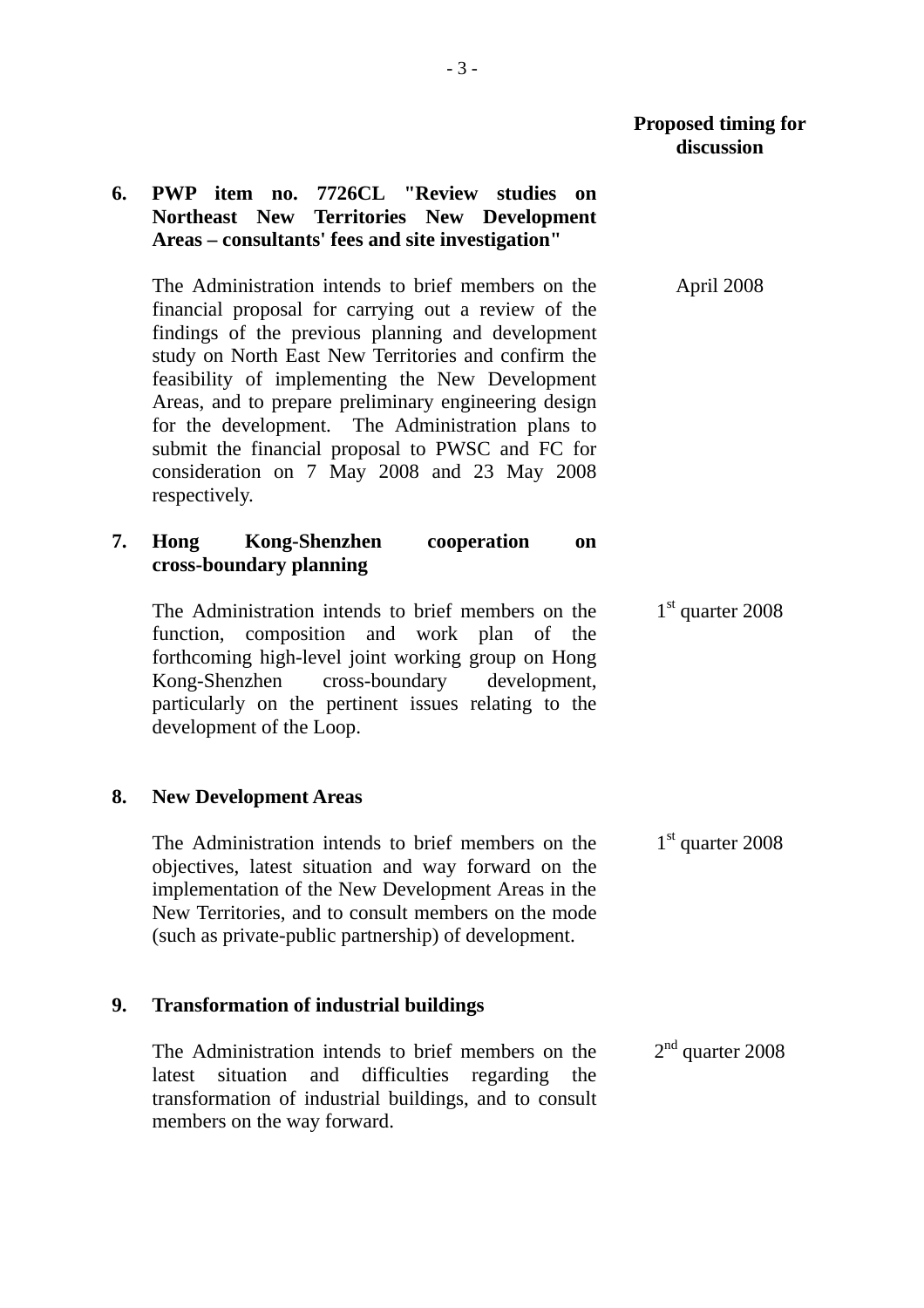### **10. Tamar Development Project**

Members would like to be briefed on the details of the Project after the Administration has formally awarded the design and build contract for the Project.

### *Building quality and safety*

# **11. Mandatory building inspection scheme and mandatory window inspection scheme**

 The Administration intends to discuss further with members the operational details of the proposed mandatory building inspection scheme and mandatory window inspection scheme. The Administration plans to introduce the relevant legislative proposals early in the next term of the Legislative Council.

# **12. Review on the measures to promote green features in building developments**

The subject was proposed by Hon LEE Wing-tat at the meeting on 28 November 2006. One of the Government's measures to encourage and promote the construction of green buildings is the exemption of certain green features from the calculation of gross floor area in building developments. The Government has been monitoring the provision of green features in building developments. In this regard, the Buildings Department has, in conjunction with other relevant departments, initiated a review of the effectiveness of the incentive measure. As part of the review, the Administration has conducted opinion surveys to seek the views of relevant stakeholders and building occupants on the usefulness of green and amenity features in buildings. The Administration is analyzing the results of the surveys in drawing up the proposals. It will brief the Panel as soon as possible after the review is completed.

To be decided

 $1<sup>st</sup>$  quarter 2008

Members may wish to consider discussing the subject jointly with the Panel on Environmental Affairs upon completion of the review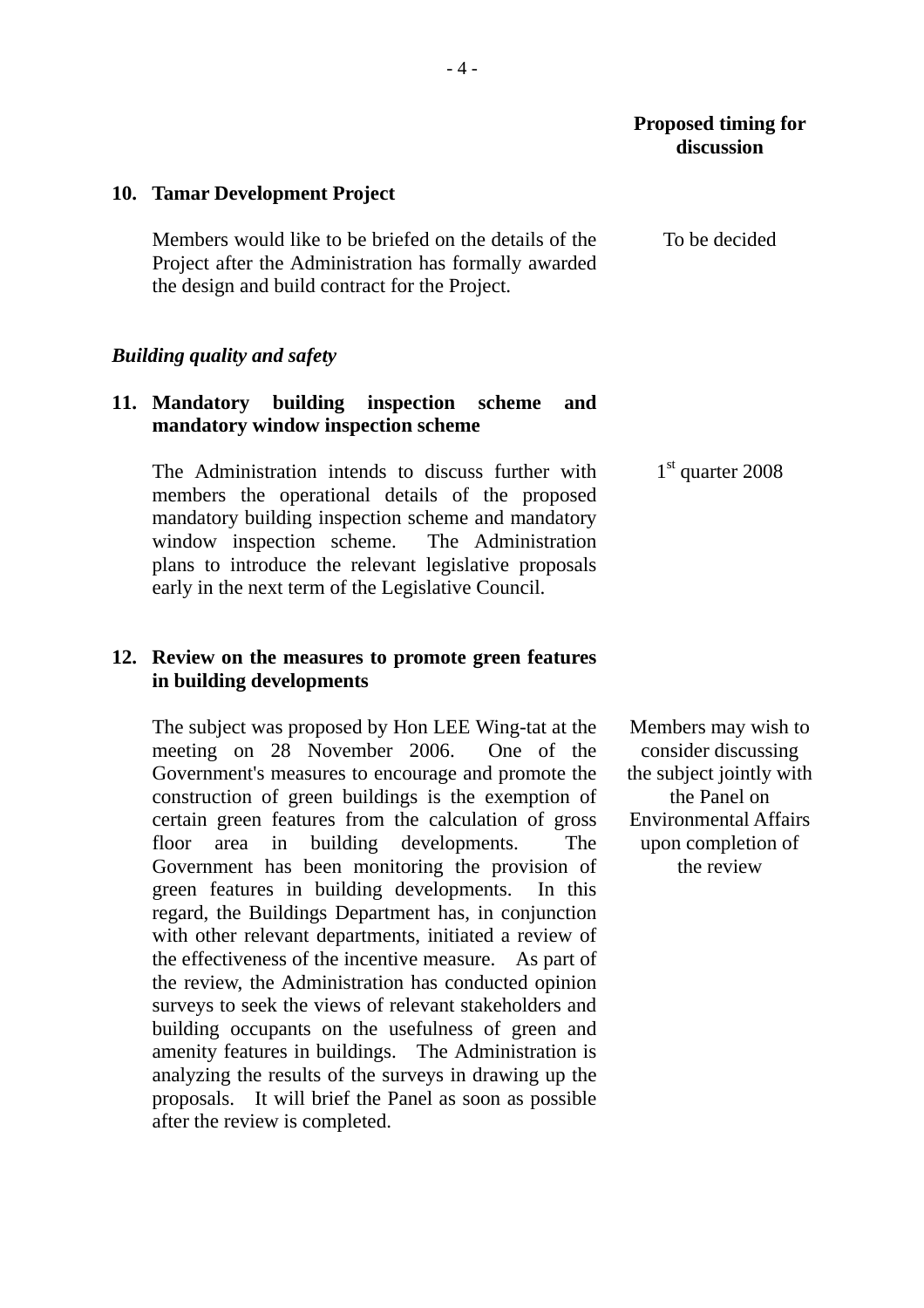To be decided

The Administration has advised that the subject has come under the purview of the Environment Bureau after the reorganization of the Government.

#### *Land supply and land administration*

#### **13. Small House Policy**

The subject was proposed by Hon CHAN Kam-lam at the meeting on 11 October 2007. A letter from the Chief Secretary for Administration in reply to the Public Accounts Committee (LC Paper No.  $CB(1)130/07-08(01)$  providing information about the progress of the Small House Policy review was circulated to members on 25 October 2007.

# **14. Issues concerning handling of applications for rezoning land from "Other Specified Uses" to residential or commercial uses**

The subject was proposed by Hon Alan LEONG. Mr LEONG raised an oral question at the Council meeting on 3 November 2004 regarding the proposed alteration of the planned land use of a lot at Ap Lei Chau waterfront from the existing "Other Specified Uses" annotated "Liquified Petroleum Gas And Oil Products Transit Depot" to "Residential (Group A)". Members would like to discuss the policy and criteria for handling such cases. To be decided

## **15. Review of lease modification to permit change of use for sites previously granted by private treaty**

The Panel discussed the subject at the meetings on 28 March 2006 and 23 May 2006. Members raised concerns and made certain suggestions in respect of existing and future private treaty grants. Members agreed that the Panel would discuss the subject further. The Administration's written response to members' concerns and suggestions (LC Paper No. To be decided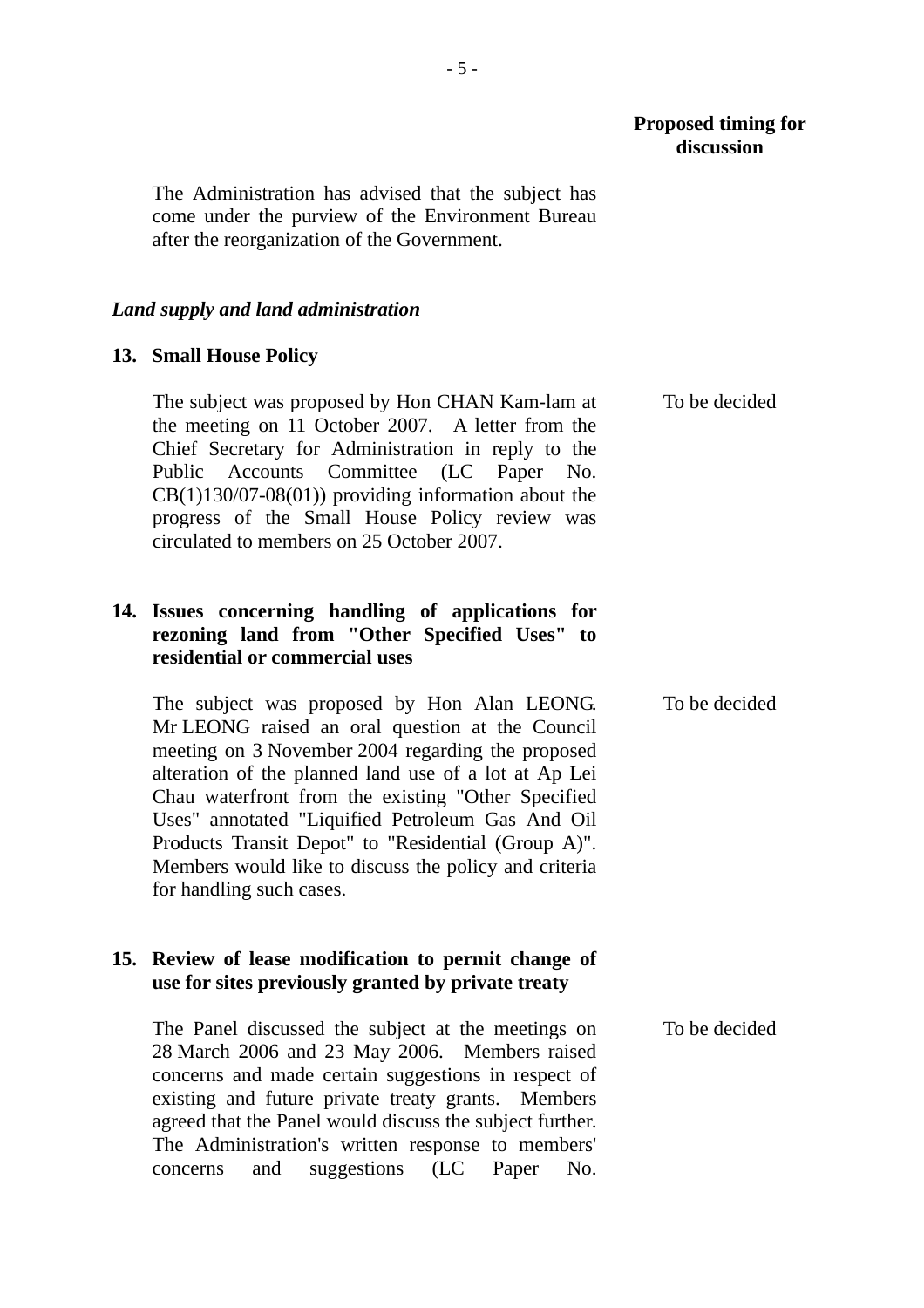## **Proposed timing for discussion**

To be decided

 $CB(1)2094/05-06(01))$  was issued to members on 4 August 2006.

*Issues raised by Heung Yee Kuk (HYK) at meetings with LegCo Members and referred to the Panel for follow-up actions* 

## **16. Issues relating to the use of the Frontier Closed Area**

At the meeting with LegCo Members on 2 March 2004, HYK Councillors raised concern about the present restrictions on the use of the Frontier Closed Area (FCA). They considered that the Administration should relax the various restrictions imposed on the FCA to open up these areas for development. The issue was referred to the Panel on Security and this Panel for follow-up. HYK's views and the Administration's response were circulated to members vide LC Paper No. CB(1)1932/03-04 on 27 May 2004.

A motion on "Comprehensively developing the border area" was passed at the Council meeting on 2 November 2005.

The Administration has announced on 7 September 2006 its proposal to reduce the FCA from about 2 800 to about 800 hectares. The Administration will brief the relevant stakeholders on the results of the FCA review, seek their views on the future development of the land to be excised from the FCA, and report to the relevant Panels the results of the consultation. The Administration's information paper (LC Paper No. CB(2)3000/05-06(01)) was circulated to members on 7 September 2006.

The subject was discussed again at the meeting between LegCo Members and HYK Councillors on 31 October 2006. The relevant documents were circulated to members vide LC Paper No. CB(2)663/06-07 on 15 December 2006.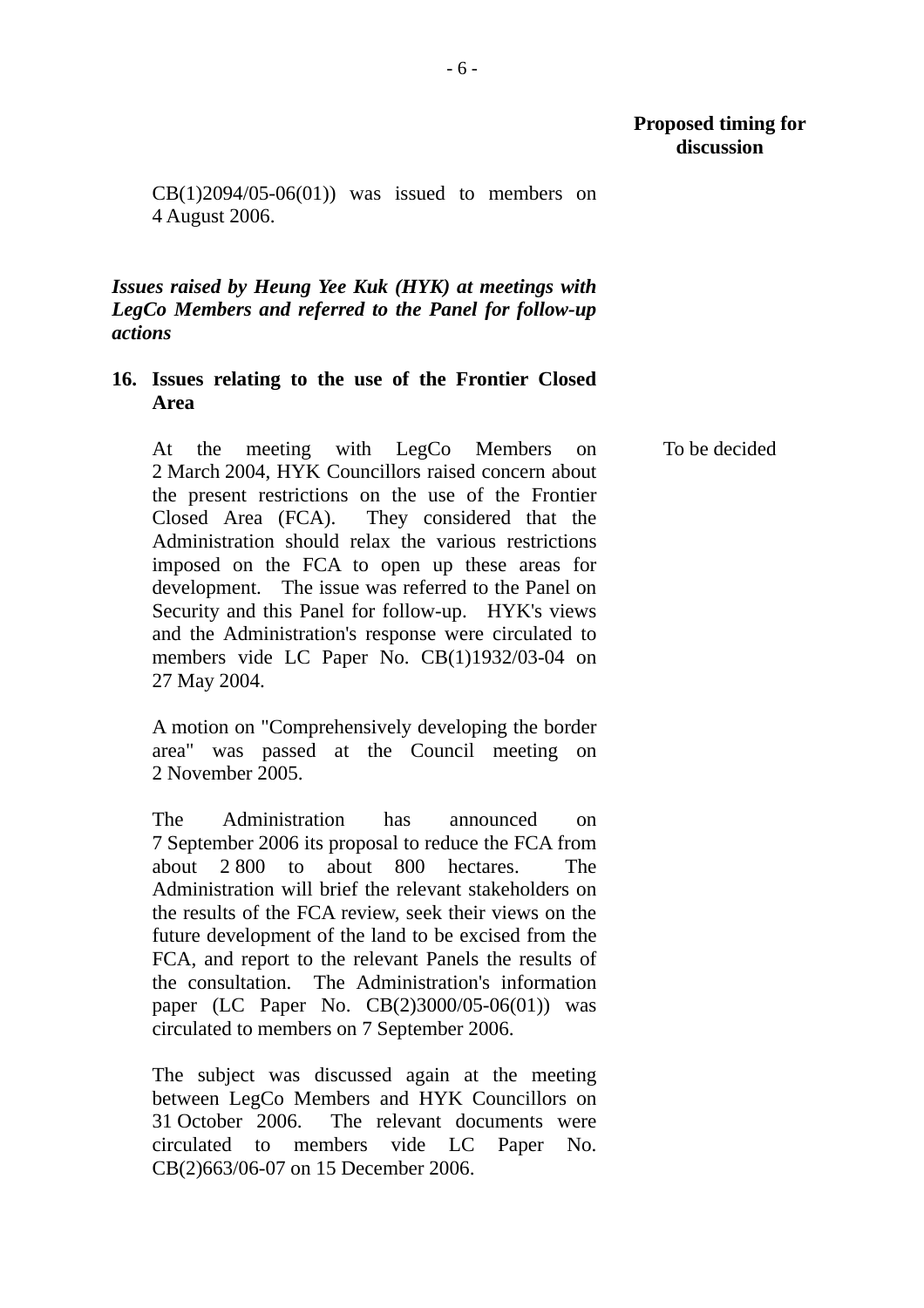To be decided

An information paper (LC Paper No. CB(2)1156/06-07(01)) on "Review of the Frontier Closed Area - Result of Public Consultation" was circulated to members of the Panel on Security and this Panel on 26 February 2007.

The subject was further discussed at the meeting between LegCo Members and HYK Councillors on 8 November 2007. HYK Councillors raised concern about the land development strategy for the FCA. The relevant documents were circulated to members vide LC Paper No. CB(1)346/07-08 on 28 November 2007.

# **17. Mechanism to check and balance the powers of the Town Planning Board**

At the meeting with LegCo Members on 29 November 2005, HYK Councillors raised concern about the mechanism to check and balance the powers of the Town Planning Board. The relevant extract from the minutes of the meeting was circulated to members vide LC Paper No. CB(1)700/05-06 on 13 January 2006.

## **18. New nature conservation policy**

At the meeting with LegCo Members on 31 October 2006, HYK Councillors raised concern about the impact of the new nature conservation policy. The subject was referred to the Panel on Environmental Affairs and this Panel for follow-up. The relevant documents and extract from the minutes of the meeting were circulated to members vide LC Paper No. CB(1)577/06-07 on 22 December 2006. To be decided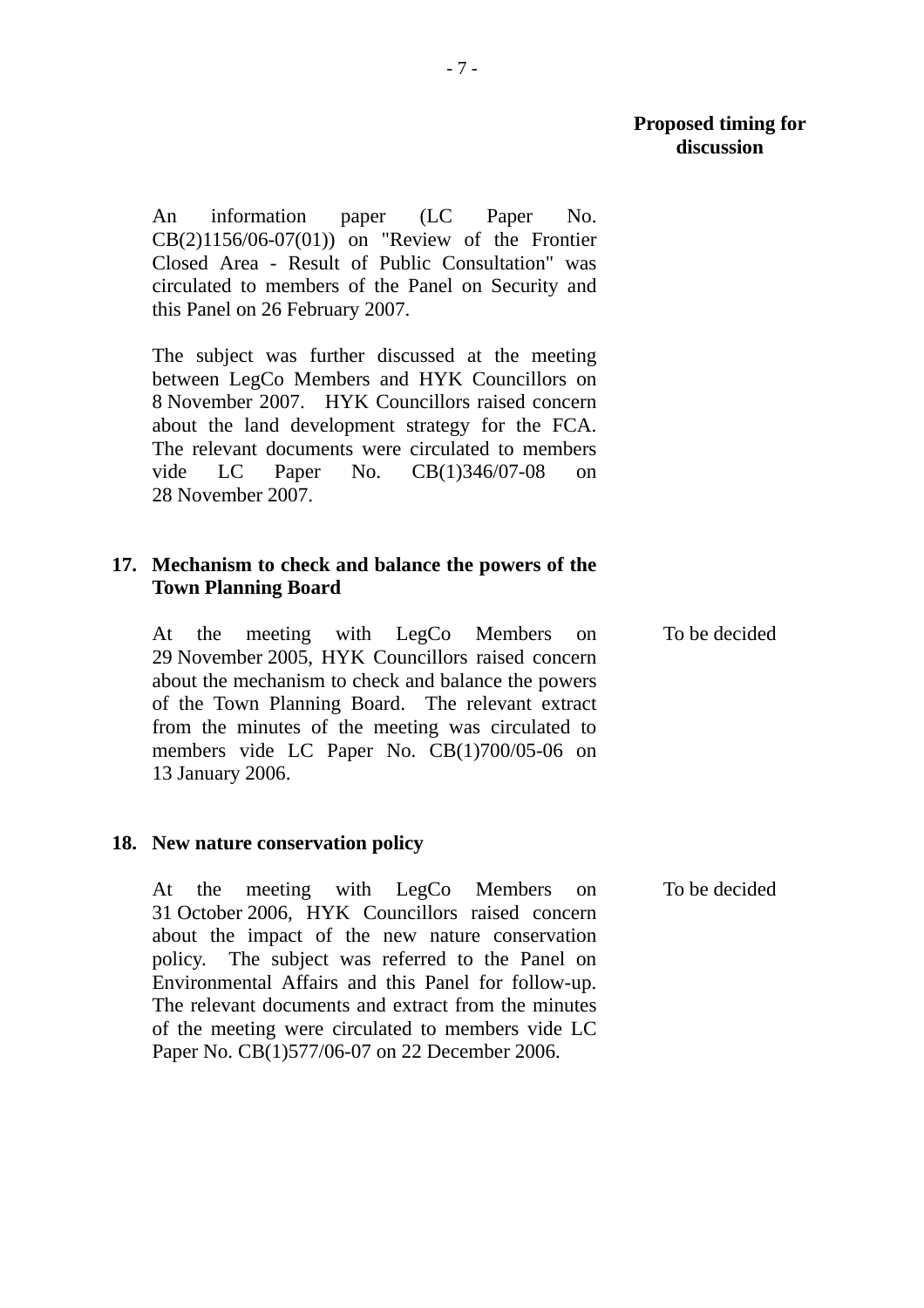To be decided

### **19. Rural development strategy**

At the meeting with LegCo Members on 31 October 2006, HYK Councillors raised concern about the rural development strategy. The relevant documents and extract from the minutes of the meeting were circulated to members vide LC Paper No. CB(1)576/06-07 on 22 December 2006.

At the meeting with LegCo Members on 8 November 2007, HYK Councillors raised concern about the planning for rural areas and review of land uses in the New Territories (Agricultural Land, Green Belt and Recreational Land). The relevant documents were circulated to members vide LC Paper No. CB(1)346/07-08 on 28 November 2007.

#### *Drainage, waterworks and public works related policies*

### **20. Developing comprehensive cycle tracks in the New Territories**

 The Administration intends to brief members on the provision of cycle tracks connecting various districts in the New Territories. 2<sup>nd</sup> quarter 2008

### *Greening policy*

### **21. Development and implementation of Greening Master Plans – progress report**

 The Administration intends to report the latest progress in regard to the development and implementation of greening master plans (GMPs) and consult members on the proposed funding application for the implementation of greening works associated with GMPs for Sheung Wan/Wan Chai/Causeway Bay and Mong Kok/Yau Ma Tei. The Administration plans to submit the financial proposal to PWSC and FC for consideration on 23 April 2008 and 9 May 2008 respectively. February 2008